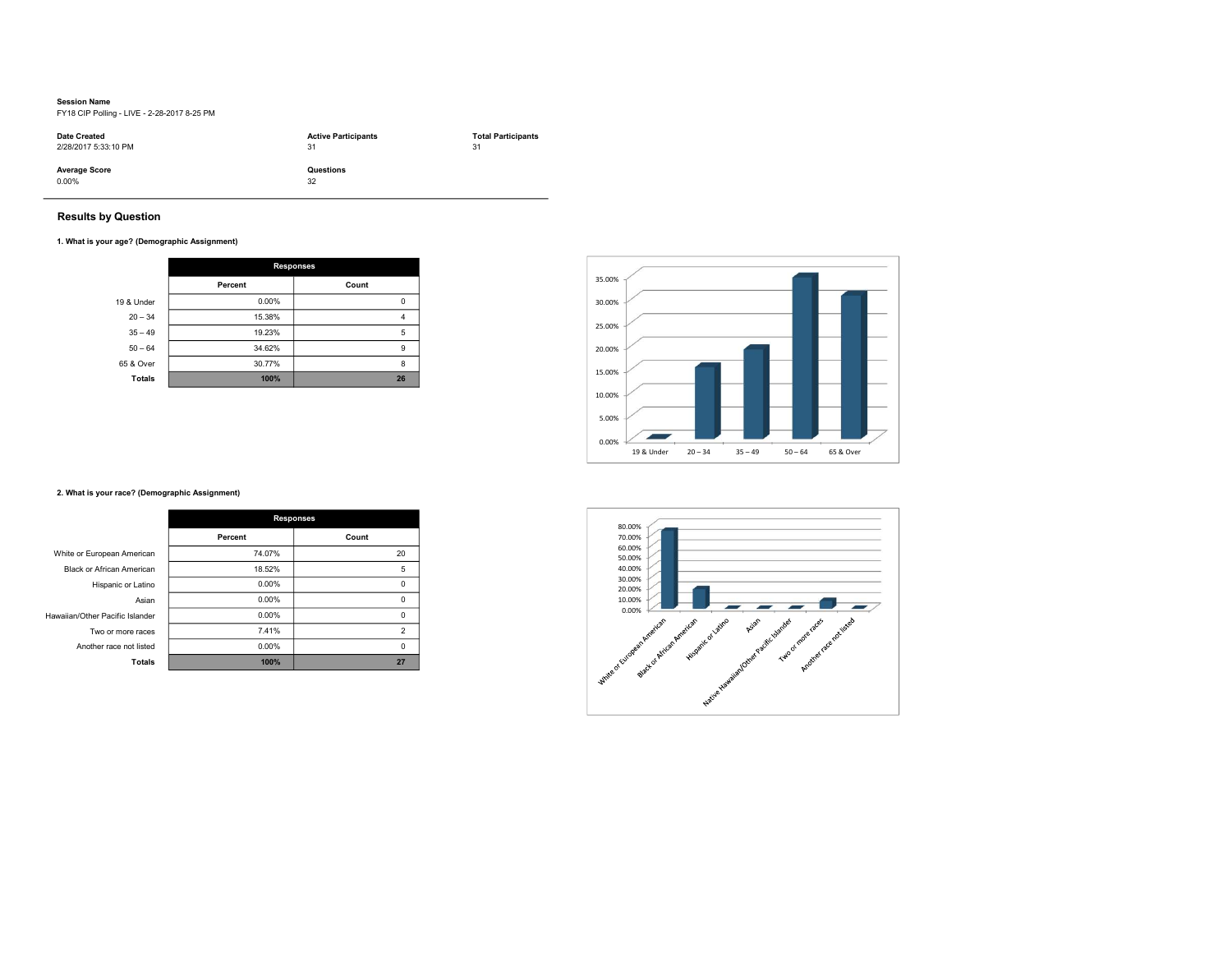### 3. What is your zip code? (Demographic Assignment)

|                    | <b>Responses</b> |                |
|--------------------|------------------|----------------|
|                    | Percent          | Count          |
| 23605              | 0.00%            | 0              |
| 23651              | 3.33%            | 1              |
| 23661              | 10.00%           | 3              |
| 23663              | 6.67%            | $\overline{2}$ |
| 23664              | 6.67%            | $\overline{c}$ |
| 23666              | 33.33%           | 10             |
| 23665              | 0.00%            | 0              |
| 23669              | 40.00%           | 12             |
| Outside of Hampton | 0.00%            | 0              |
| <b>Totals</b>      | 100%             | 30             |



4. Buckroe Bayfront Redevelopment Acquisition: \$2 million-\$5 million-Finish acquisition of properties in the Atlantic Avenue area to control enough land for a successful Buckroe Bayfront redevelopment project. (Priority Ra

|                      | <b>Responses</b> |       |
|----------------------|------------------|-------|
|                      | Percent          | Count |
| <b>High Priority</b> | 20.00%           | 5     |
| Moderate Priority    | 40.00%           | 10    |
| Low Priority         | 20.00%           | 5     |
| Not a Priority       | 20.00%           | 5     |
| <b>Totals</b>        | 100%             | 25    |



5. Downtown Seafood Initiative: \$5 million-\$9 millionImprovements supporting the growth of Virginia Tech seafood research facility, as well as other research, visitor center, waterfront restaurant (Priority Ranking)

|                      | <b>Responses</b> |       |
|----------------------|------------------|-------|
|                      | Percent          | Count |
| <b>High Priority</b> | 32.00%           | 8     |
| Moderate Priority    | 36.00%           | 9     |
| Low Priority         | 16.00%           |       |
| Not a Priority       | 16.00%           | 4     |
| <b>Totals</b>        | 100%             | 25    |

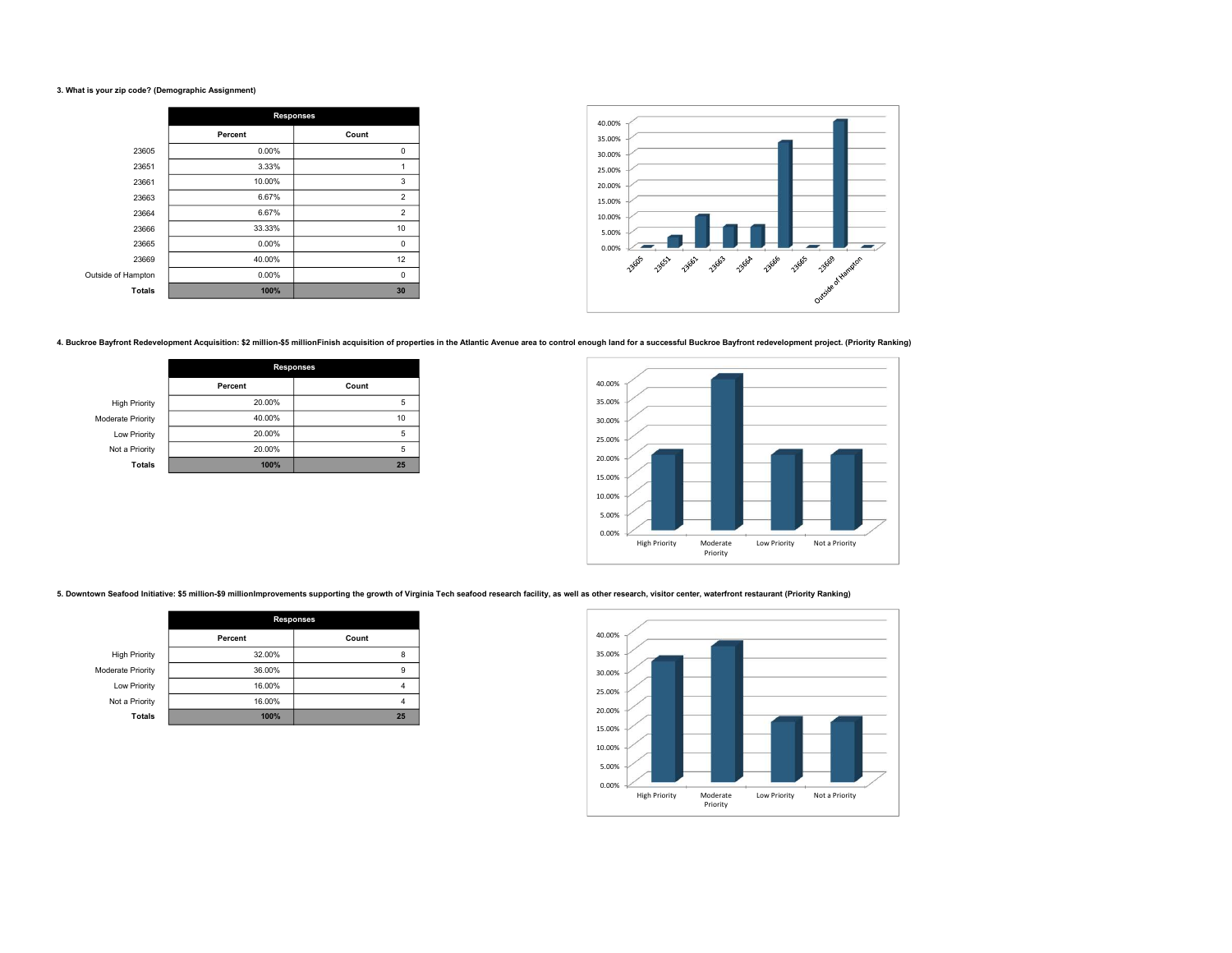6. Housing Improvement fund: \$2.8 millionExpand Curb Appeal Matching Grant Program to Master Plan neighborhoods; supports exterior property improvements & stimulates private investment in the targeted neighborhoods. (Prior

|                      | <b>Responses</b> |       |
|----------------------|------------------|-------|
|                      | Percent          | Count |
| <b>High Priority</b> | 40.00%           | 10    |
| Moderate Priority    | 16.00%           |       |
| Low Priority         | 32.00%           | 8     |
| Not a Priority       | 12.00%           | 3     |
| <b>Totals</b>        | 100%             | 25    |



7. Housing Redevelopment Fund: \$2.1 millionSupporting redevelopment of residential and small commercial properties by buying property; demolishing rundown structures; and facilitating market-rate redevelopment. (Priority R

|                      | <b>Responses</b> |       |
|----------------------|------------------|-------|
|                      | Percent          | Count |
| <b>High Priority</b> | 52.00%           | 13    |
| Moderate Priority    | 36.00%           | 9     |
| Low Priority         | 12.00%           | 3     |
| Not a Priority       | 0.00%            |       |
| <b>Totals</b>        | 100%             | 25    |



8.911 and Emergency Operations Center: up to \$2 million (if unable to fund within base CIP)Construct new 911/EOC center near Fire Station 11 so that these critical public safety operations can be in hardened facilities out

|                      | <b>Responses</b> |       |
|----------------------|------------------|-------|
|                      | Percent          | Count |
| <b>High Priority</b> | 57.69%           | 15    |
| Moderate Priority    | 19.23%           | 5     |
| Low Priority         | 7.69%            | 2     |
| Not a Priority       | 15.38%           | 4     |
| <b>Totals</b>        | 100%             | 26    |

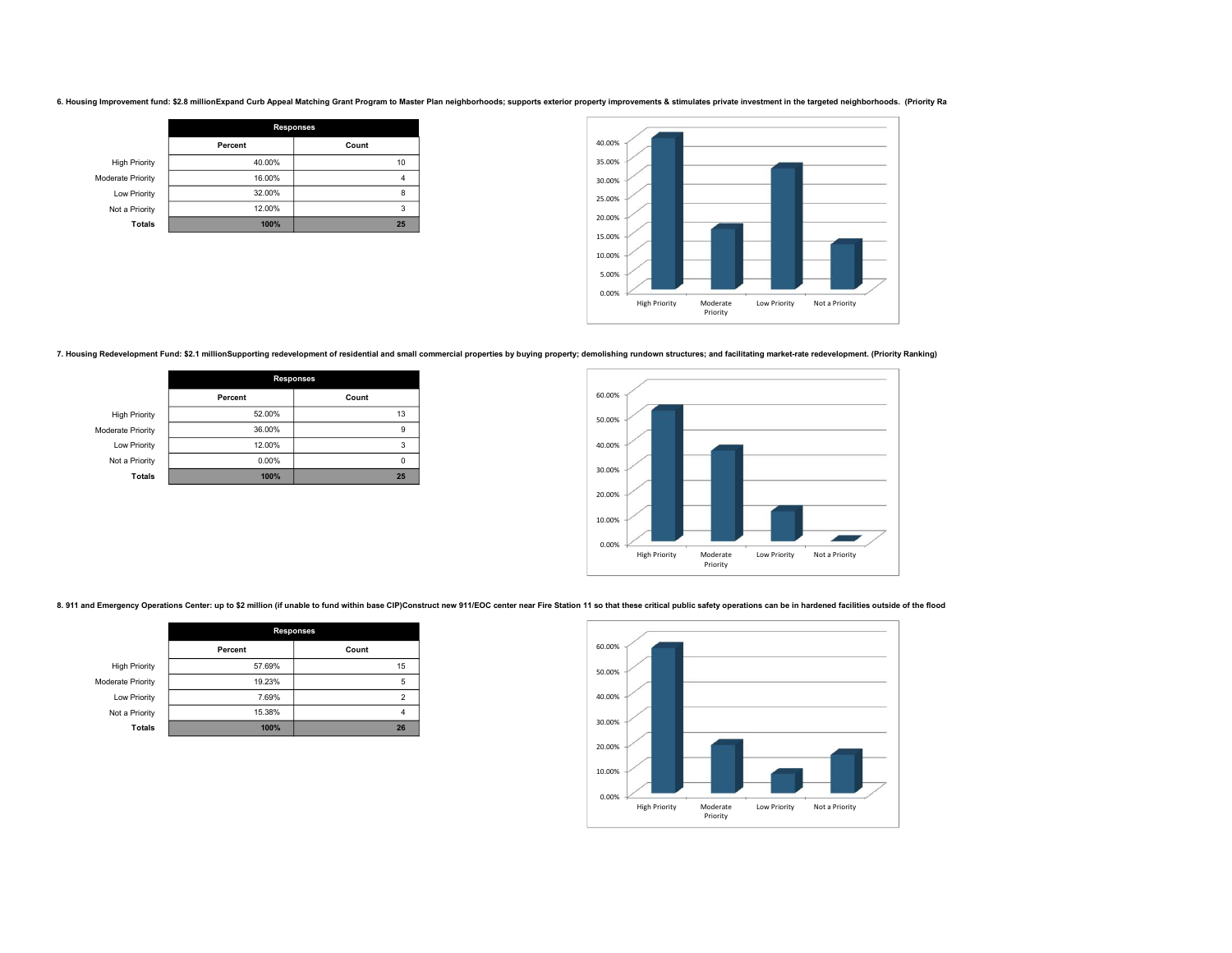#### 9. Enhanced park maintenance: \$5 million - \$11.3 millionMajor repairs and improvements to Buckroe Boardwalk, Gosnold's Hope and Briarfield parks. (Priority Ranking)

|                      | <b>Responses</b> |                |
|----------------------|------------------|----------------|
|                      | Percent          | Count          |
| <b>High Priority</b> | 50.00%           | 13             |
| Moderate Priority    | 26.92%           |                |
| Low Priority         | 15.38%           |                |
| Not a Priority       | 7.69%            | $\mathfrak{p}$ |
| <b>Totals</b>        | 100%             | 26             |



### 10. Police Academy: \$2.8 millionLarger space to add police academy classes to increase size of police force. (Priority Ranking)

|                      | <b>Responses</b> |                         |
|----------------------|------------------|-------------------------|
|                      | Percent          | Count                   |
| <b>High Priority</b> | 57.14%           | 16                      |
| Moderate Priority    | 17.86%           | 5                       |
| Low Priority         | 7.14%            | $\overline{\mathbf{c}}$ |
| Not a Priority       | 17.86%           | 5                       |
| <b>Totals</b>        | 100%             | 28                      |



11. Virginia Air & Space Center: \$1.1 million - \$1.3 millionContribution to the center's capital campaign to expand/improve exhibits, which would attract more visitors and expand education capabilities. (Priority Ranking)

|                      | <b>Responses</b> |       |
|----------------------|------------------|-------|
|                      | Percent          | Count |
| <b>High Priority</b> | 18.52%           | 5     |
| Moderate Priority    | 29.63%           | 8     |
| Low Priority         | 29.63%           | 8     |
| Not a Priority       | 22.22%           | 6     |
| <b>Totals</b>        | 100%             | 27    |

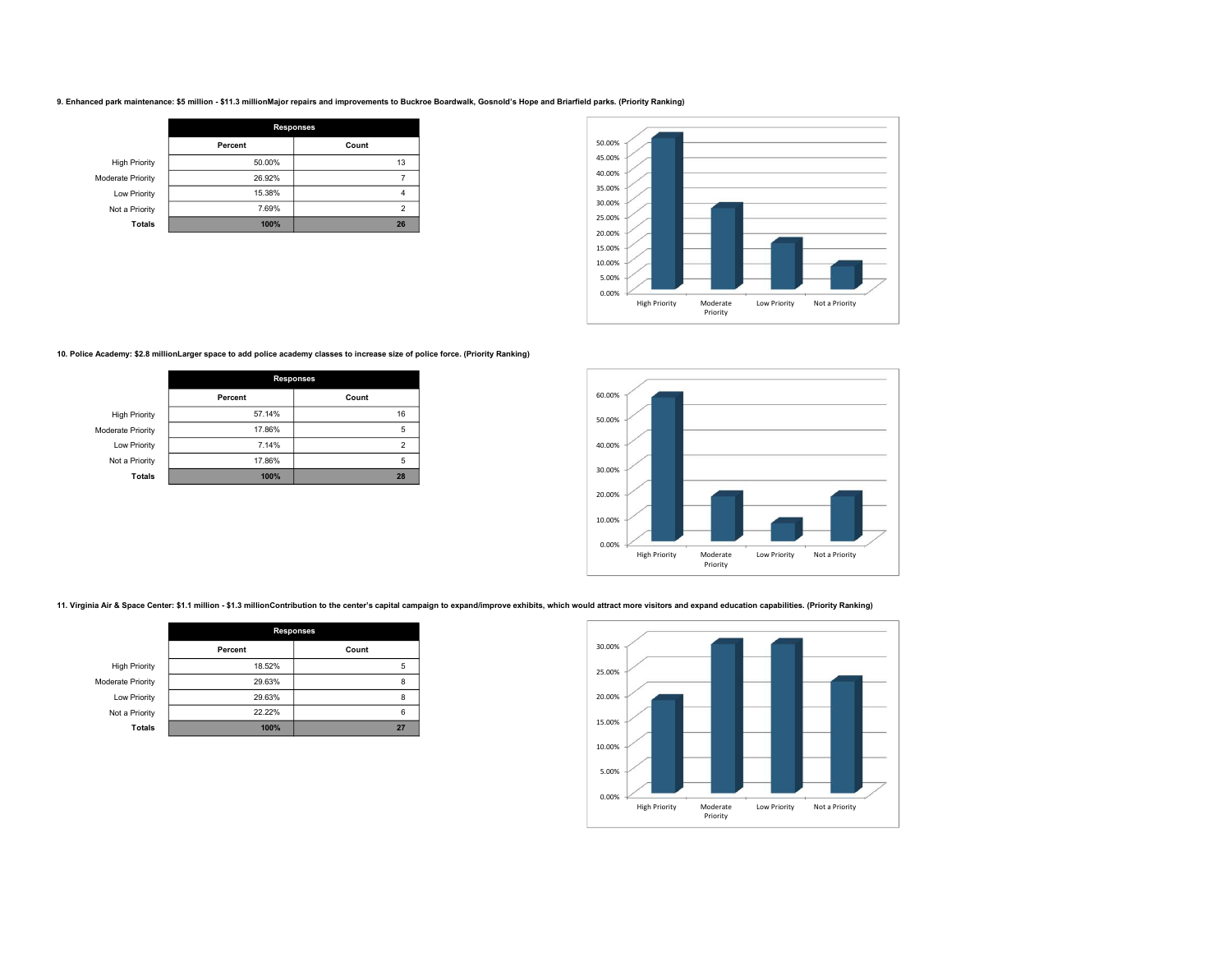12. Place Making improvements: \$300,000Funding to support small-scale place making projects similar in scale to the porch swings, lighting, history walk, crabs on King, etc. (Priority Ranking)

|                      | <b>Responses</b> |       |
|----------------------|------------------|-------|
|                      | Percent          | Count |
| <b>High Priority</b> | 16.00%           |       |
| Moderate Priority    | 40.00%           | 10    |
| Low Priority         | 24.00%           | 6     |
| Not a Priority       | 20.00%           | 5     |
| <b>Totals</b>        | 100%             | 25    |



13. War Memorial Stadium improvements: \$2.4 million - \$4.3 millionUpgrade stadium to ADA compliance standards, improve walkways and replace restrooms. Improve parking area, replace locker rooms, repair stands, upgrade infr

|                      | <b>Responses</b> |       |
|----------------------|------------------|-------|
|                      | Percent          | Count |
| <b>High Priority</b> | 30.77%           | 8     |
| Moderate Priority    | 34.62%           | 9     |
| Low Priority         | 23.08%           | 6     |
| Not a Priority       | 11.54%           | 3     |
| <b>Totals</b>        | 100%             | 26    |



14. Central Park/Dutch Dialogue recommendations: up to \$2 million (could seek other funding source)Provide additional amenities throughout the Newmarket Creek basin, such as multi-purpose path connection, signage, benches,

|                      | <b>Responses</b> |       |
|----------------------|------------------|-------|
|                      | Percent          | Count |
| <b>High Priority</b> | 25.81%           | 8     |
| Moderate Priority    | 38.71%           | 12    |
| Low Priority         | 9.68%            | 3     |
| Not a Priority       | 25.81%           | 8     |
| <b>Totals</b>        | 100%             | 31    |

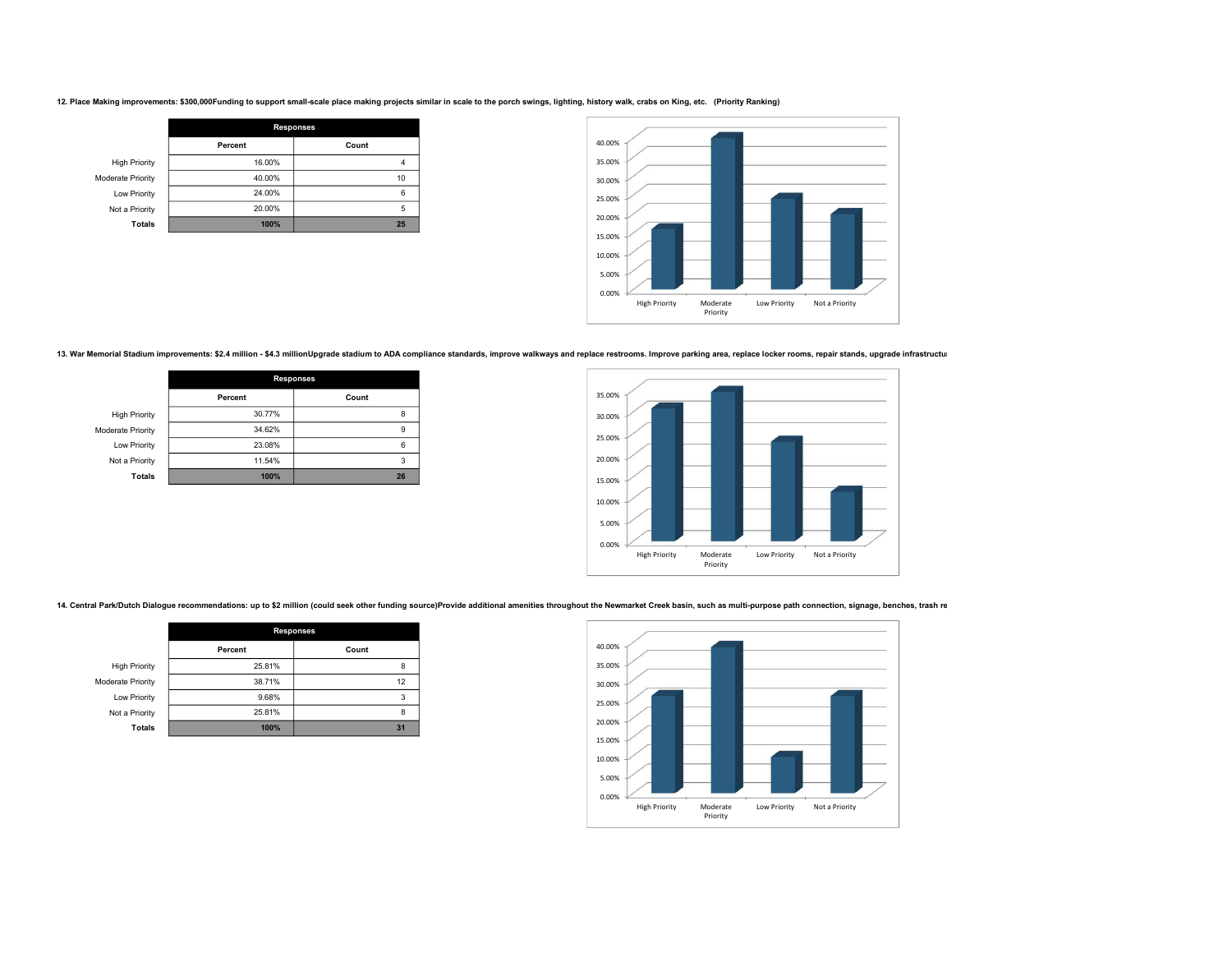15. Buckroe Bayfront Area Infrastructure: \$500,000 - \$9 millionInfrastructure, such as roads and sewers, to support the Buckroe Bayfront redevelopment; cost range reflects potential to fund without upfront cost. (Priority

|                      | <b>Responses</b> |       |
|----------------------|------------------|-------|
|                      | Percent          | Count |
| <b>High Priority</b> | 20.00%           | 5     |
| Moderate Priority    | 28.00%           |       |
| Low Priority         | 28.00%           |       |
| Not a Priority       | 24.00%           | 6     |
| <b>Totals</b>        | 100%             | 25    |



16. Infill Development: \$230,000Reimbursements to federal programs to remove restrictions so properties can be used for market-rate housing rather than lower-income homes. (Priority Ranking)

|                      | <b>Responses</b> |       |
|----------------------|------------------|-------|
|                      | Percent          | Count |
| <b>High Priority</b> | 48.28%           | 14    |
| Moderate Priority    | 31.03%           | 9     |
| Low Priority         | 10.34%           | 3     |
| Not a Priority       | 10.34%           | 3     |
| <b>Totals</b>        | 100%             | 29    |



17. Downtown Development: \$6 millionSupport infrastructure needed for private development of City-owned properties downtown. (Priority Ranking)

|                          | <b>Responses</b> |       |
|--------------------------|------------------|-------|
|                          | Percent          | Count |
| <b>High Priority</b>     | 25.00%           |       |
| <b>Moderate Priority</b> | 28.57%           | 8     |
| Low Priority             | 35.71%           | 10    |
| Not a Priority           | 10.71%           | 3     |
| <b>Totals</b>            | 100%             | 28    |

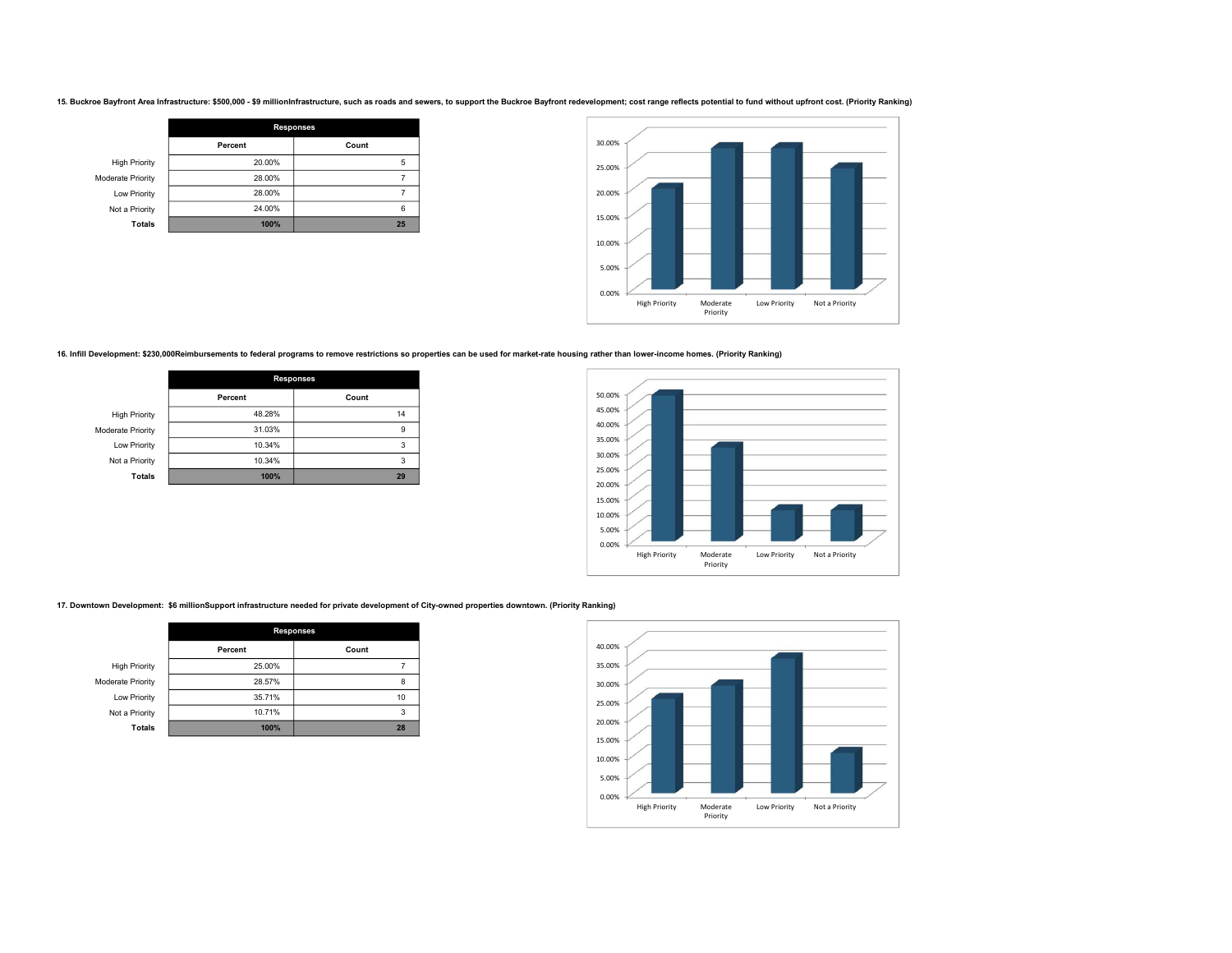18. Sports Tourism facility: \$29 million-\$30 million(some of this could be paid for with additional fee on hotel stays)Implement recommendations from Sports Tourism Feasibility Study and 2015 Coliseum Central Master Plan to construct a new amateur sports aquatics facility that would also replace community pool in Crossroads area. (Priority Ranking)

|                      | <b>Responses</b> |       |
|----------------------|------------------|-------|
|                      | Percent          | Count |
| <b>High Priority</b> | 48.39%           | 15    |
| Moderate Priority    | 9.68%            |       |
| Low Priority         | 9.68%            |       |
| Not a Priority       | 32.26%           | 10    |
| <b>Totals</b>        | 100%             | 31    |



19. Coliseum Drive redevelopment: \$10 million - \$35 millionRedevelopment of Coliseum Drive between Mercury Boulevard and Pine Chapel Road to support economic growth and safe and clean goals. (Priority Ranking)

|                      | <b>Responses</b> |       |
|----------------------|------------------|-------|
|                      | Percent          | Count |
| <b>High Priority</b> | 34.48%           | 10    |
| Moderate Priority    | 27.59%           | 8     |
| Low Priority         | 13.79%           |       |
| Not a Priority       | 24.14%           |       |
| <b>Totals</b>        | 100%             | 29    |



20. Greater Buckroe Redevelopment: \$2 millionProperty acquisitions in greater Buckroe area for residential redevelopment. (Priority Ranking)

|                          | <b>Responses</b> |       |
|--------------------------|------------------|-------|
|                          | Percent          | Count |
| <b>High Priority</b>     | 39.29%           | 11    |
| <b>Moderate Priority</b> | 14.29%           | 4     |
| Low Priority             | 21.43%           | 6     |
| Not a Priority           | 25.00%           |       |
| <b>Totals</b>            | 100%             | 28    |

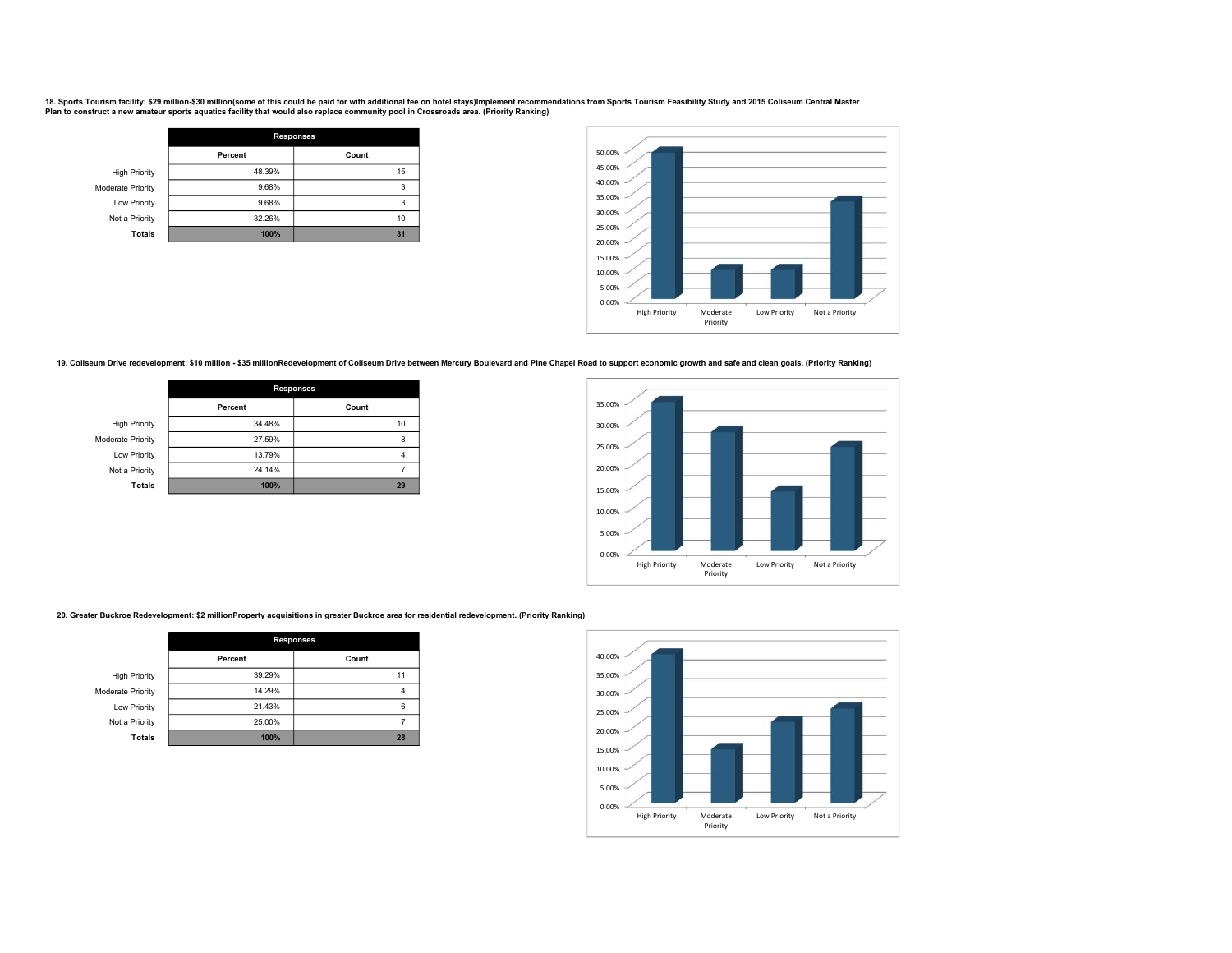#### 21. Downtown Redevelopment: \$7 millionProperty acquisitions in the downtown area for residential redevelopment. (Priority Ranking)

|                      | <b>Responses</b> |       |
|----------------------|------------------|-------|
|                      | Percent          | Count |
| <b>High Priority</b> | 25.00%           |       |
| Moderate Priority    | 25.00%           |       |
| Low Priority         | 32.14%           | 9     |
| Not a Priority       | 17.86%           | 5     |
| <b>Totals</b>        | 100%             | 28    |



# 22. Pressey-Otley development: \$325,000Additional infrastructure roadwork recommended before moving forward on single-family residential development in Kecoughtan Corridor. (Priority Ranking)

|                      | <b>Responses</b> |       |
|----------------------|------------------|-------|
|                      | Percent          | Count |
| <b>High Priority</b> | 13.33%           |       |
| Moderate Priority    | 30.00%           | 9     |
| Low Priority         | 36.67%           | 11    |
| Not a Priority       | 20.00%           | 6     |
| <b>Totals</b>        | 100%             | 30    |



23. Crossroads parking expansion: \$2.4 millionProvide new Coliseum parking area displaced by Crossroads development. (Priority Ranking)

|                      | <b>Responses</b> |       |
|----------------------|------------------|-------|
|                      | Percent          | Count |
| <b>High Priority</b> | 26.67%           | 8     |
| Moderate Priority    | 30.00%           | 9     |
| Low Priority         | 26.67%           | 8     |
| Not a Priority       | 16.67%           | 5     |
| <b>Totals</b>        | 100%             | 30    |

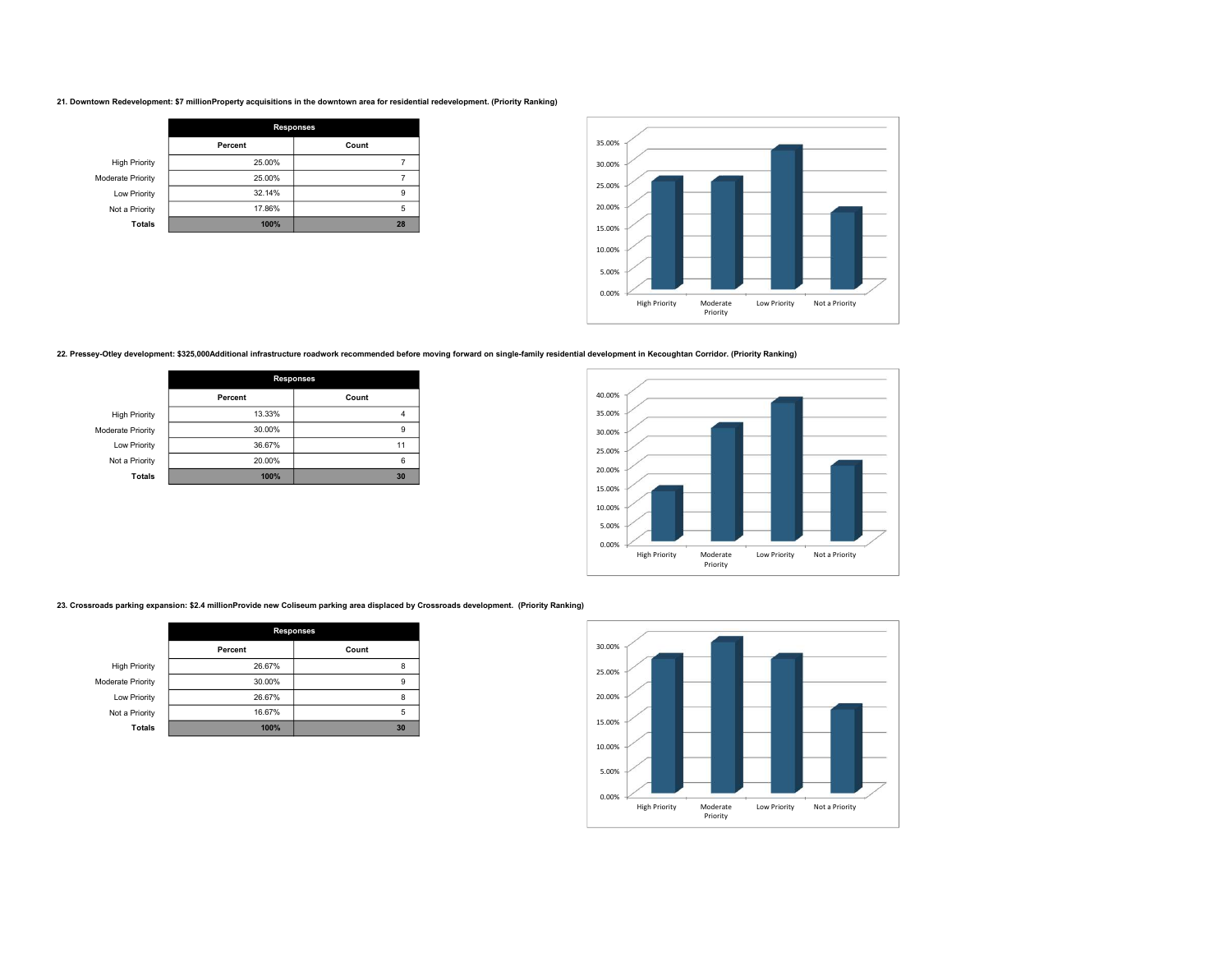#### 24. Hampton Roads Center Business District Infrastructure: \$1.1 millionCenter median streetlights along Magruder Boulevard. (Priority Ranking)

|                          | <b>Responses</b> |       |
|--------------------------|------------------|-------|
|                          | Percent          | Count |
| <b>High Priority</b>     | 34.48%           | 10    |
| <b>Moderate Priority</b> | 31.03%           | 9     |
| Low Priority             | 24.14%           |       |
| Not a Priority           | 10.34%           | 3     |
| <b>Totals</b>            | 100%             | 29    |



25. Bright's Creek Initiative (incl. Rip Rap Road interstate ramp): \$3 million - \$7.5 millionFunding to complete property acquisitions of abandoned industrial and other properties along Interstate-64 in the King Street/Ar

|                      | <b>Responses</b> |       |
|----------------------|------------------|-------|
|                      | Percent          | Count |
| <b>High Priority</b> | 55.56%           | 15    |
| Moderate Priority    | 22.22%           | 6     |
| Low Priority         | 7.41%            | 2     |
| Not a Priority       | 14.81%           |       |
| <b>Totals</b>        | 100%             | 27    |



26. Magruder Boulevard landscape improvements: \$500,000Enhance appeal of road with plantings. (Priority Ranking)

|                      | <b>Responses</b> |       |
|----------------------|------------------|-------|
|                      | Percent          | Count |
| <b>High Priority</b> | 20.00%           | 6     |
| Moderate Priority    | 23.33%           |       |
| Low Priority         | 30.00%           | 9     |
| Not a Priority       | 26.67%           | 8     |
| <b>Totals</b>        | 100%             | 30    |

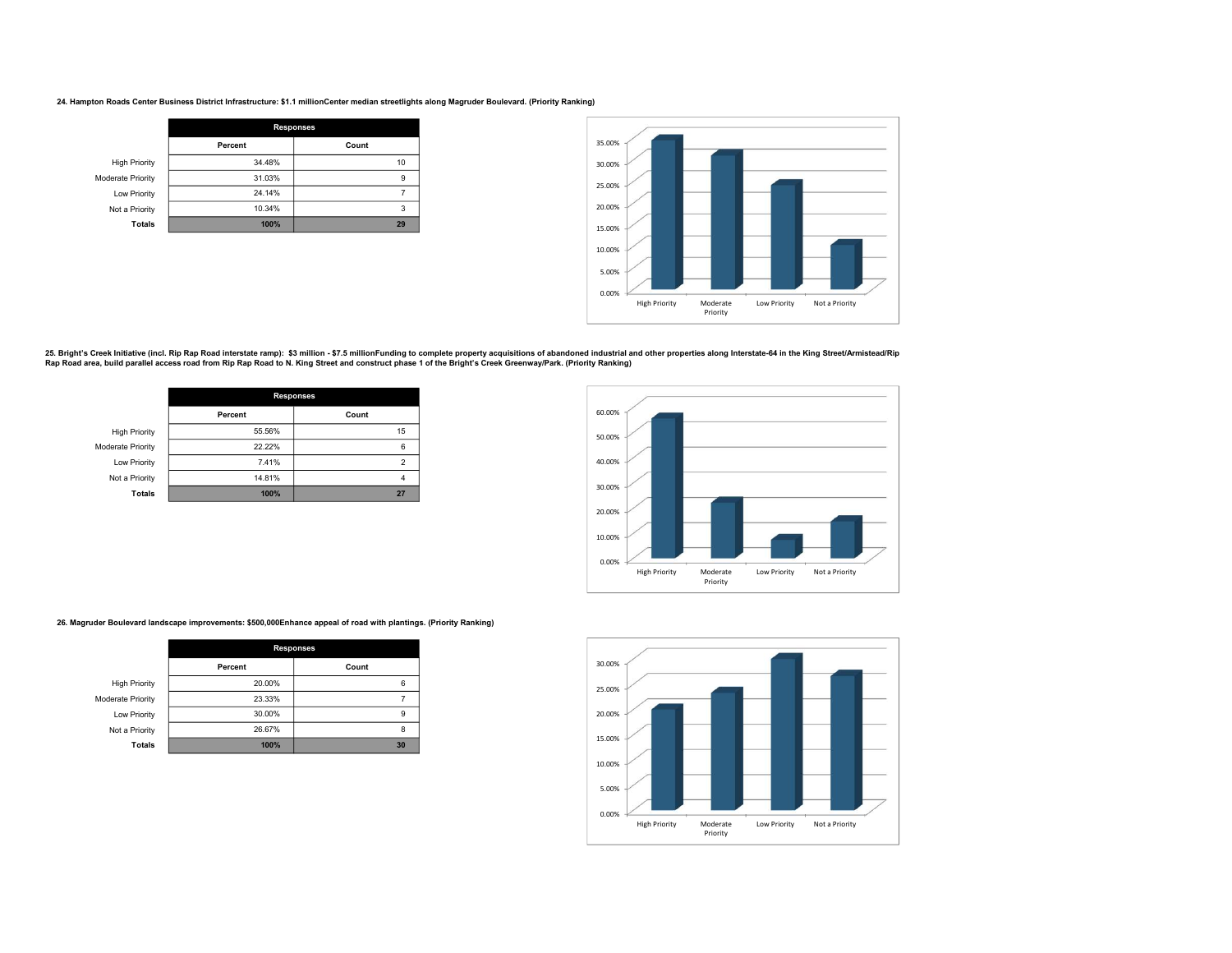27. Social Services building replacement: \$5 million - \$12 millionReplace the social services building with a new and more efficient facility. Significant repairs are needed to the existing facility including a new roof, w

|                      | <b>Responses</b> |       |
|----------------------|------------------|-------|
|                      | Percent          | Count |
| <b>High Priority</b> | 33.33%           | 10    |
| Moderate Priority    | 30.00%           | 9     |
| Low Priority         | 20.00%           | 6     |
| Not a Priority       | 16.67%           | 5     |
| <b>Totals</b>        | 100%             | 30    |



28. New Public Works Operations Center: \$10 million general fund & \$20 million non-general fund (Solid Waste, Wastewater and Stormwater)Replace the social services building with a new and more efficient facility. Significa

|                      | <b>Responses</b> |       |
|----------------------|------------------|-------|
|                      | Percent          | Count |
| <b>High Priority</b> | 6.67%            |       |
| Moderate Priority    | 53.33%           | 16    |
| Low Priority         | 26.67%           | 8     |
| Not a Priority       | 13.33%           |       |
| <b>Totals</b>        | 100%             | 30    |



29. Downtown Promenade: \$100,000Create a promenade downtown that connects Queens Way with Settlers Landing Road. (Priority Ranking)

|                      | <b>Responses</b> |       |
|----------------------|------------------|-------|
|                      | Percent          | Count |
| <b>High Priority</b> | 30.00%           | 9     |
| Moderate Priority    | 26.67%           | 8     |
| Low Priority         | 26.67%           | 8     |
| Not a Priority       | 16.67%           | 5     |
| <b>Totals</b>        | 100%             | 30    |